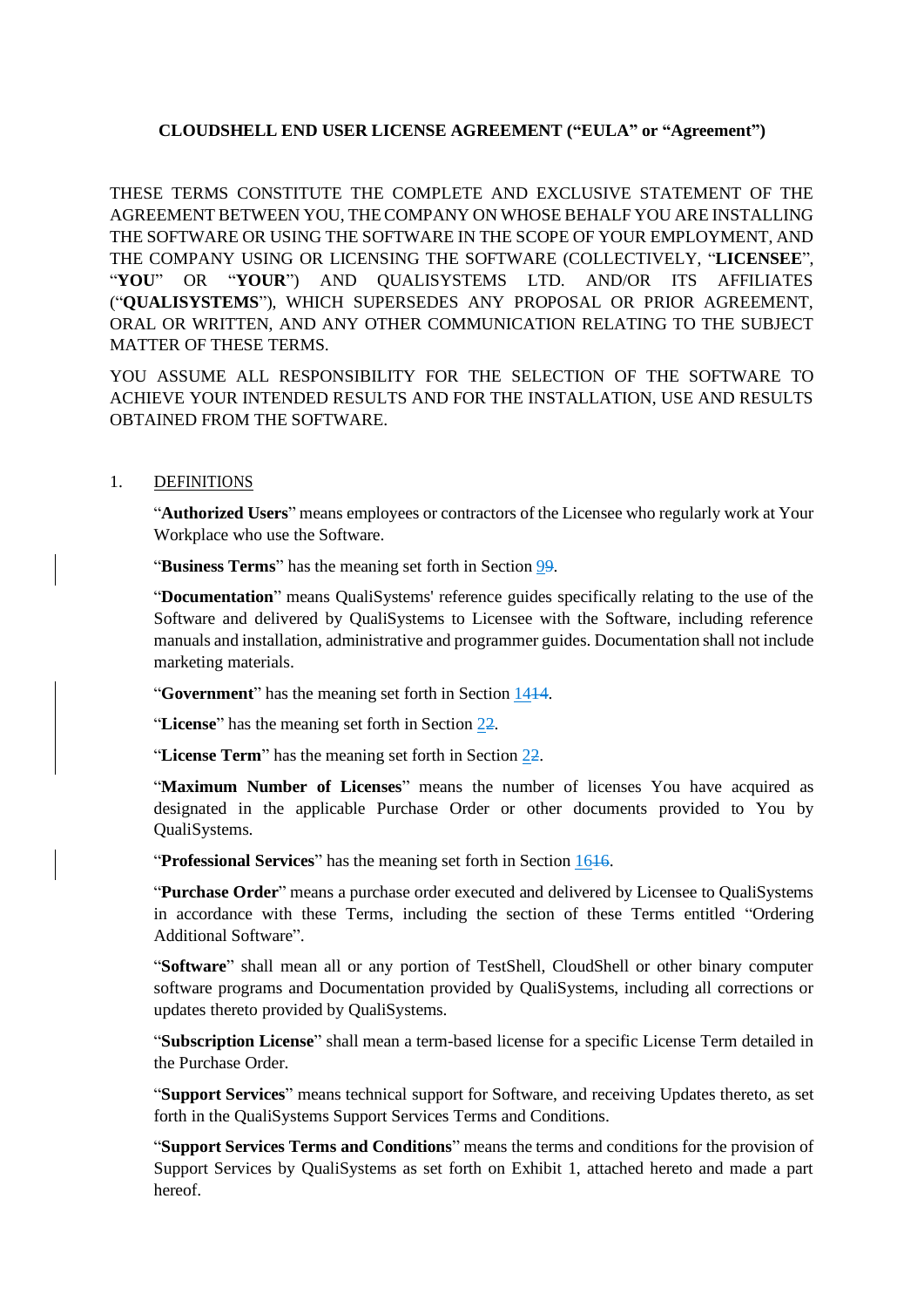"**Third Party Rights and/or Licenses**" has the meaning set forth in Section [33.](#page-1-1)

**"Warranty Period**" has the meaning set forth in Section 12.142.4.

"**Your Workplace**" means Your physical facility, the address of which is indicated in the price quotation; or, to the extent not set forth in the price quotation, the address to which QualiSystems initially delivered the Software or your registered company address, as will be determined by QualiSystems upon its sole discretion, and not any other location. Installation and use of the Software specifically according to these Terms in your Private or Public Cloud for Authorized Users is permitted. In such case, Private or Public Cloud shall be considered the Workplace for these Terms

#### <span id="page-1-0"></span>2. GRANT OF LICENSE.

In consideration of payment of the applicable fees to QualiSystems (as detailed in the Purchase Order) and subject to these Terms, QualiSystems grants Licensee a limited, nonexclusive, nontransferable, non-sublicensable, revocable, subscription based license and/or right to use the Software by its Authorized Users, subject to the use limitations stated in the Purchase Order and up to the Maximum Number of Licenses purchased, a for the license term specified in the Purchase Order (the "**License Term**"), solely for Licensee's internal business purposes. All Purchase Orders automatically renew for additional one year terms at the end of the applicable License Term, unless a Party has notified the other that it is not interested in such renewal at least 30 days prior to the expiration of the applicable License Term.

QualiSystems reserves the right to audit Licensee's use of the Software during normal business hours and with reasonable notice and to include means within the Software to remotely monitor and/or limit Licensee's use of the Software as limited in these Terms.

#### <span id="page-1-1"></span>3. THIRD-PARTY SOFTWARE.

The Software includes embedded third party components which are licensed to you as part of our Software and under such third party specific license terms and copyright notices located at https:[//www.quali.com/legal tit](http://www.quali.com/legal)led **CLOUDSHELL – THIRD PARTY COPYRIGHT NOTICES** ("**Third Party Rights and/or Licenses**," as applicable").

#### 4. LICENSE RESTRICTIONS.

The Software should be installed and/or used in accordance with the instructions of QualiSystems. Except as expressly and unambiguously permitted by these Terms, Licensee may not, nor permit anyone else to, directly or indirectly to: (a) copy or modify any Software source code, either alone or in conjunction with any other product or program; (b) exceed the scope of license set forth in Section  $2\overline{2}$ ; (c) reverse compile or reverse assemble all or any portion of the Software; (d) distribute, disclose, market, rent, lease, lend, sublicense, or transfer to any third party the Software or use the Software in any timeshare, hosting or service bureau arrangement; (e) export the Software in violation of the U.S. export laws or any other applicable laws or regulations; (f) remove any identification, including copyright, trademark, patent or other notices, contained in or on the Software or Documentation; (g) use the QualiSystems, TestSell,CloudShell or any other QualiSystems name, logo or trademarks without prior written consent from QualiSystems; or (h) use the Software in any application or situation where any failure of the Software could lead directly to death, personal injury, or severe physical or environmental damage. Examples include using the Software for controlling the operation of: (i) equipment in any nuclear facilities, (ii)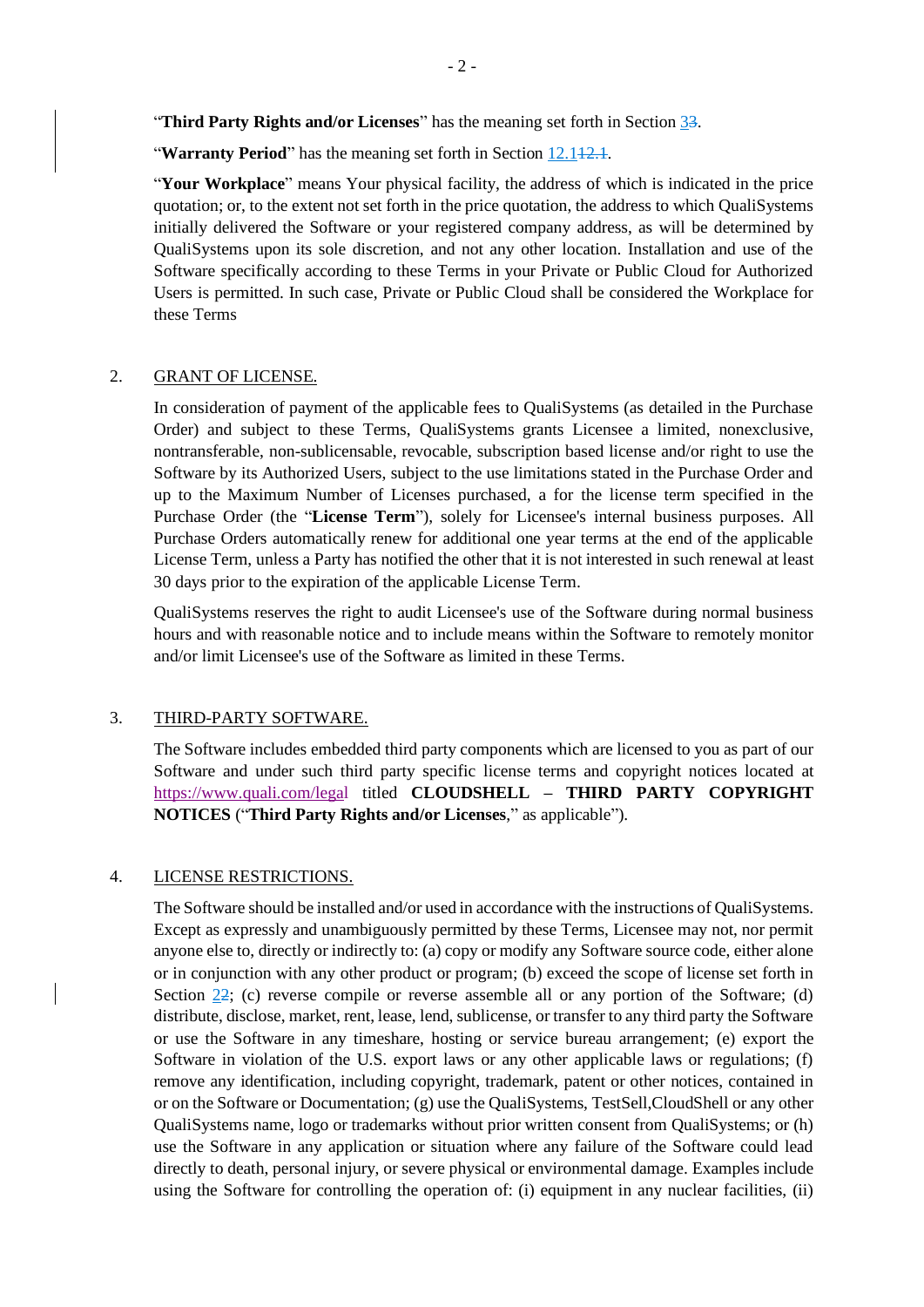aircraft navigation, communications or flight control systems, (iii) air traffic control systems, (iv) mass transit systems, (v) medical equipment (but only in equipment with an FDA classification of 2 or 3, or an equivalent classification), or (vi) weapons systems.

Any right not explicitly granted to Licensee is reserved to QualiSystems or its suppliers. No license, right or interest in any QualiSystems trademark, trade name or service mark is granted hereunder.

## 5. SOFTWARE KEY.

The Software requires a software key code and you acknowledge that the Software will not function without such certain, unique software key code. This software key code will be furnished to You by QualiSystems and You agree that such software key code is to be used in Your Workplace solely with the Software for which it is provided and strictly according to the specific terms herein, subject to the specific Licenses purchased and solely for the applicable License Term purchased under the Purchase Order. While QualiSystems may (in its sole discretion) provide You with the applicable key prior to receipt from You of the applicable license fees, You will remain obligated to pay such fees to QualiSystems.

### 6. FEES AND PAYMENT TERMS.

- 6.1. In consideration of the License and the Support Services for the period specified, Licensee shall pay QualiSystems the applicable fees specified in each applicable Purchase Order. All fees shall be due and payable in accordance with the price quotation or, if terms are not set forth therein, within thirty (30) days of the date of invoice. All payments shall be made by Licensee to QualiSystems in the currency stated in the invoice to QualiSystems' address in the Purchase Order or such other address as indicated by QualiSystems upon at least ten (10) days prior written notice.
- 6.2. Overdue payments shall accrue interest at the lesser of one and one-half percent (1.5%) per month or the maximum rate permitted by applicable law. All prices payable by Licensee are exclusive of all taxes, including value added taxes and withholding taxes, where applicable. Licensee shall pay all taxes and duties (including applicable value added and/or withholding taxes at the prevailing rate on the date of invoice) associated with these Terms, excluding taxes on QualiSystems' net income. If the Licensee is legally required to withhold any income or remittance tax from amounts payable to QualiSystems, then (a) the Licensee will promptly notify QualiSystems, (b) the amount payable will be automatically increased to the full extent required to offset such tax, so that the amount remitted to QualiSystems, net of all taxes, equals the amount stated in the invoice, and (c) the Licensee provide QualiSystems with the official receipt of payment of such taxes to the appropriate taxing authority. The Licensee will be responsible for payment of any withholding taxes and shall indemnify QualiSystems from and against any claim for unpaid withholding taxes, interest and penalties, which may be claimed by the applicable tax authorities relating to payment of such taxes.

#### 7. OWNERSHIP; COPYRIGHT PROTECTION; TRADEMARKS.

The Software is licensed, not sold. As between the parties, all title, ownership rights, and intellectual property rights (including all copyrights, patents, trade secret rights and trademarks) in and to the Software, including all Documentation shall remain with QualiSystems, its affiliates, or their respective suppliers or licensors, including any Third Party Rights. Your possession,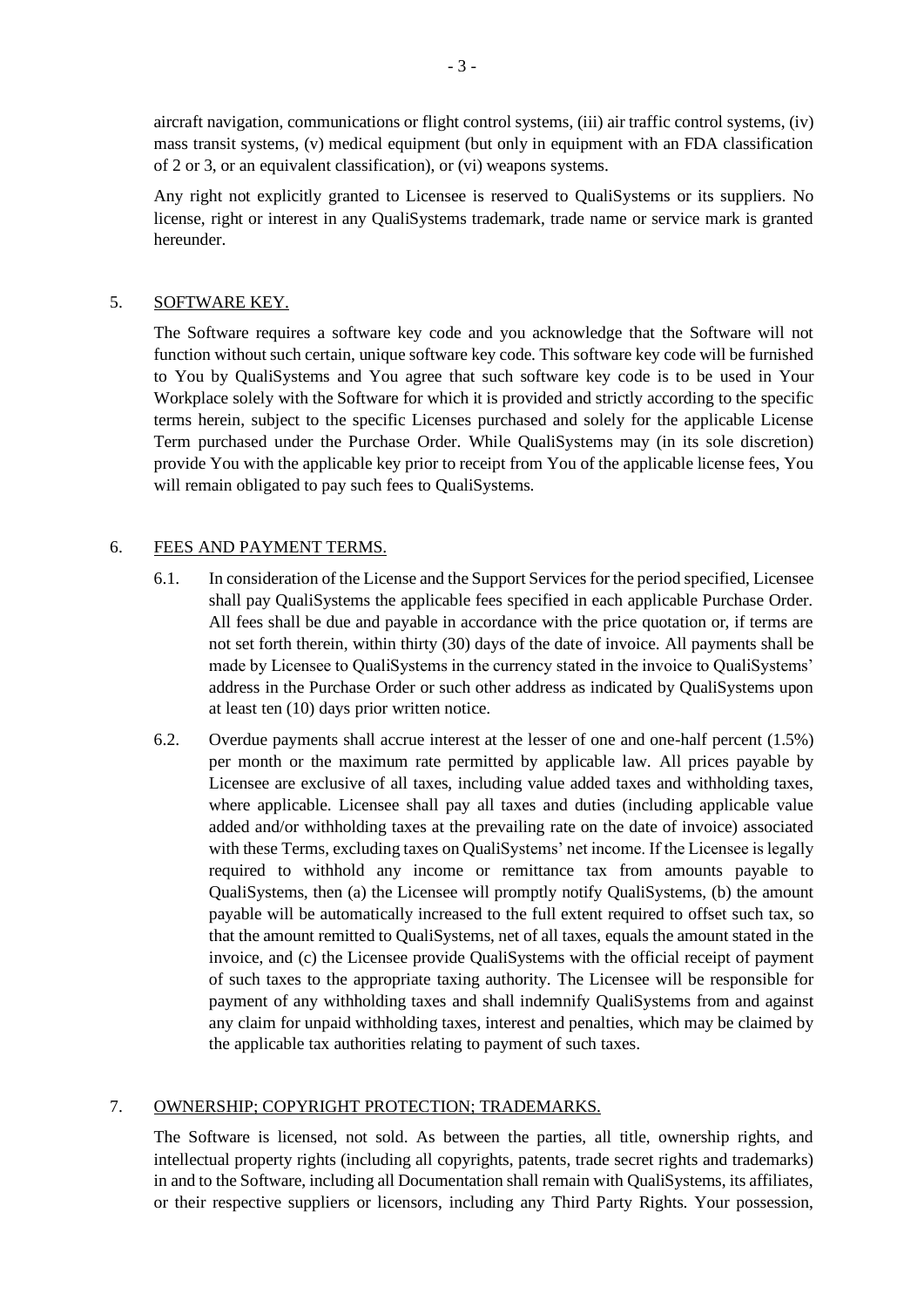installation, or use of the Software does not transfer to You any title to the intellectual property in the Software, and You will not acquire any rights to the Software except as expressly set forth in these Terms. These Terms do not give You any rights not expressly granted herein. All title and intellectual property rights in and to the content, which may be accessed through use of the Software, are the property of the respective content owner and may be protected by applicable copyright or other intellectual property laws and treaties. The obligations set forth in this Section shall survive termination of these Terms.

QualiSystems, TestShell, CloudShell and the QualiSystems logo, and all other QualiSystems Product names are trademarks or registered trademarks of QualiSystems Ltd. The absence of trademark from this list does not constitute a waiver of QualiSystems intellectual property rights concerning that trademark. All other company, brand and product names and logos are marks of their respective holders.

# 8. PRIVACY

- 8.1. Licensee hereby warrants and represents that it will provide all appropriate notices, obtain all required informed consents, comply at all times with all applicable privacy and data protection laws and regulations (including the EU General Data Protection Regulation ("**GDPR**")) for allowing QualiSystems to use the data in accordance with this Agreement (including, without limitation, the provision of such data to QualiSystems, the transfer of such data by QualiSystems to its affiliates and subcontractors, including transfers outside of the European Economic Area).
- 8.2. To the extent that Licensee is subject to the GDPR, Licensee shall download the Company's Data Processing Agreement ("**DPA**") available on QualiSystems' website and return it signed to QualiSystems as described therein.
- 8.3. In the event Licensee fails to comply with any data protection or privacy law or regulation, the GDPR and/or any provision of the DPA, and/or fails to return an executed version of the DPA to QualiSystems, then: (a) to the maximum extent permitted by law, Licensee shall be fully liable for any such breach, violation, infringement and/or processing of personal data without a DPA by QualiSystems and QualiSystems' affiliates and subsidiaries (including, without limitation, their employees, officers, directors, subcontractors and agents); and (b) in the event of any claim of any kind related to any such breach, violation or infringement and/or any claim related to processing of personal data without a DPA, Licensee shall defend, hold harmless and indemnify QualiSystems and QualiSystems' affiliates and subsidiaries (including, without limitation, their employees, officers, directors, subcontractors and agents) from and against any and all losses, penalties, fines, damages, liabilities, settlements, costs and expenses, including reasonable attorneys' fees.

# <span id="page-3-0"></span>9. CONFIDENTIAL INFORMATION.

Licensee acknowledges that the price quotation, Purchase Order, and any terms and conditions of Licensee's business relationship with QualiSystems is QualiSystems' confidential information (collectively, the "**Business Terms**"), and that the Software contains confidential and proprietary information and trade secrets of QualiSystems and agrees that any unauthorized disclosure, use, or copying of the Software or the Business Terms may cause QualiSystems inestimable serious financial loss. Accordingly, Licensee shall treat the Software and Business Terms as confidential and, except as permitted hereunder in connection with the Software, not divulge them to anyone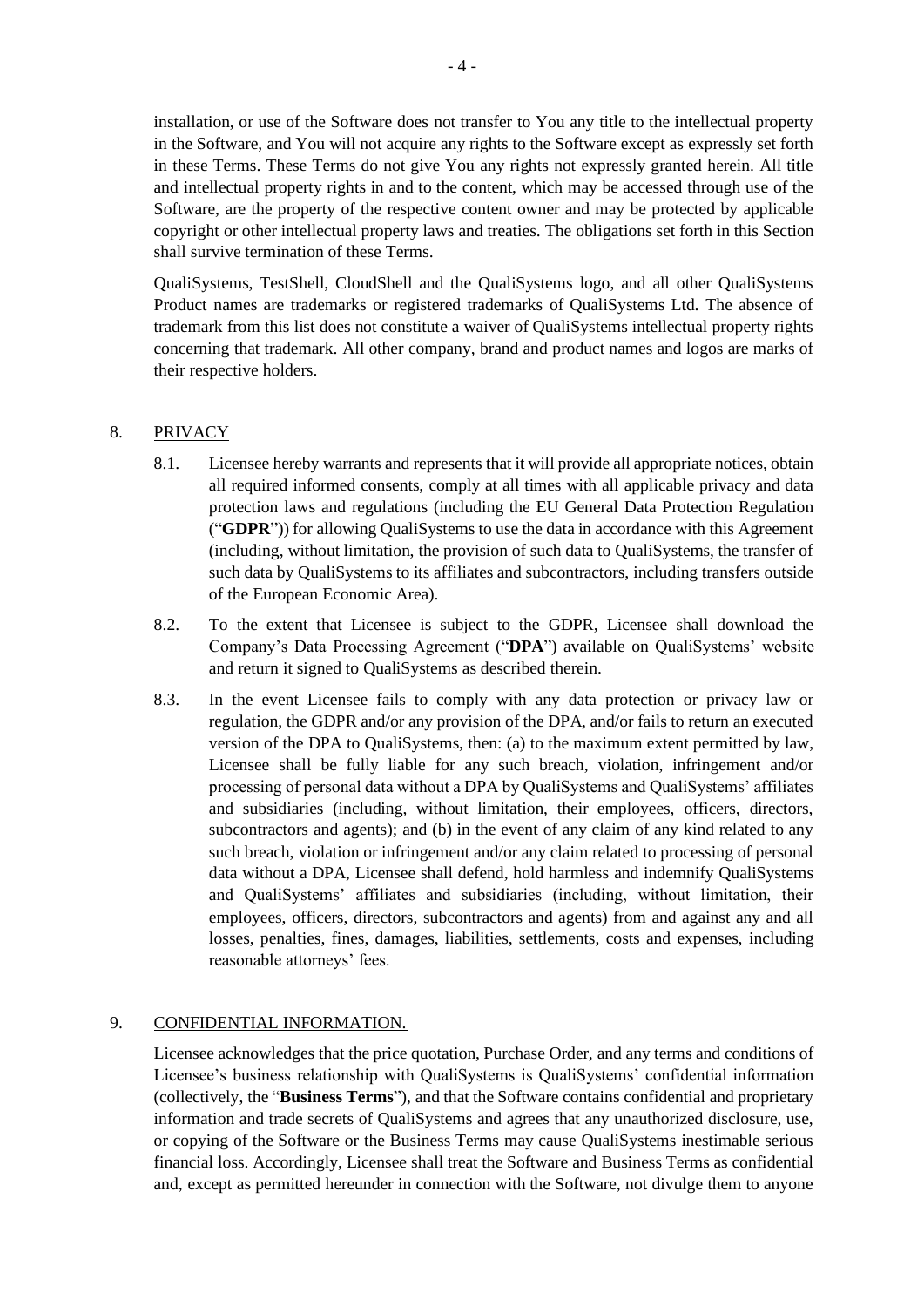outside Licensee's employ. The obligations set forth in this Section shall survive termination of these Terms.

#### <span id="page-4-0"></span>10. INDEMNIFICATION.

QualiSystems shall indemnify and defend Licensee against any third party claims, and subject to final court ruling, that the Software infringes any copyright, provided that QualiSystems is given prompt notice of such claim and is given information, reasonable assistance and sole authority to defend or settle the claim. In addition, to the extent that QualiSystems believes that the Software may infringe third party rights, QualiSystems shall have the right at its sole option and expense to (i) obtain for Licensee the right to continue using the Software, (ii) replace or modify the Software so that it becomes non-infringing while giving substantially equivalent performance or, (iii) if such remedies are not reasonably available, to terminate this Agreement, and provide Licensee with a pro-rata refund of the license fees paid under this Agreement for the remaining unused License Term following such termination . QualiSystems shall have no liability if the alleged infringement is based: (i) on a modification of the Software by anyone other than QualiSystems, (ii) on a version of the Software, other than one version back from the then most current version, where an Update and/or Upgrades (as defined in Exhibit 1) was made available to Licensee and if used, by Licensee would have prevented such infringement, (iii) upon Third Party Rights and Licenses contained in the Software (except to the extent QualiSystems is indemnified by the third party vendor), (iv) on use of the Software with software or equipment not supplied by QualiSystems, or (v) on the use of the Software other than in accordance with the Documentation. This Section 10<sup>10</sup> states QualiSystems' entire liability and Licensee's exclusive remedy for infringement.

Other than as specifically stated above, You agree that QualiSystems shall have no liability whatsoever for any use made of the Software by You or any third party. You hereby agree to defend, indemnify and hold harmless QualiSystems and its affiliates and their respective officers, directors, agents and employees from any and all claims, damages, liabilities, costs, and expenses (including attorney's fees) arising from claims related to Your use of the Software as well as from Your failure to comply with these Terms, except for claims arising from the Software's infringement of IP, as provided in this Section [1010](#page-4-0) above.

#### 11. DEFAULT AND TERMINATION.

- 11.1. An event of default shall be deemed to occur: (i) if Licensee breaches, or fails to perform, any provision of, or its obligations under the Sections entitled "License Restrictions", "Ownership; Copyright Protection" or "Confidential Information"; (ii) if either party fails to perform any other material obligation under these Terms and such failure remains uncured for more than thirty (30) days after receipt of written notice thereof; (iii) upon the institution of any proceedings by or against either party seeking relief, reorganization, or arrangement under any laws relating to insolvency, which proceedings are not dismissed within sixty (60) days; (iv) upon the assignment for the benefit of creditors, or the appointment of a receiver, liquidator, or trustee, for any of either party's property or assets; or (v) upon the liquidation, dissolution, or winding up of either party's business.
- 11.2. If an event of default occurs, the non-defaulting party, in addition to any other rights available to it under the law, may terminate these Terms and all licenses granted hereunder by written notice to the defaulting party. Remedies shall be cumulative and there shall be no obligation to exercise a particular remedy.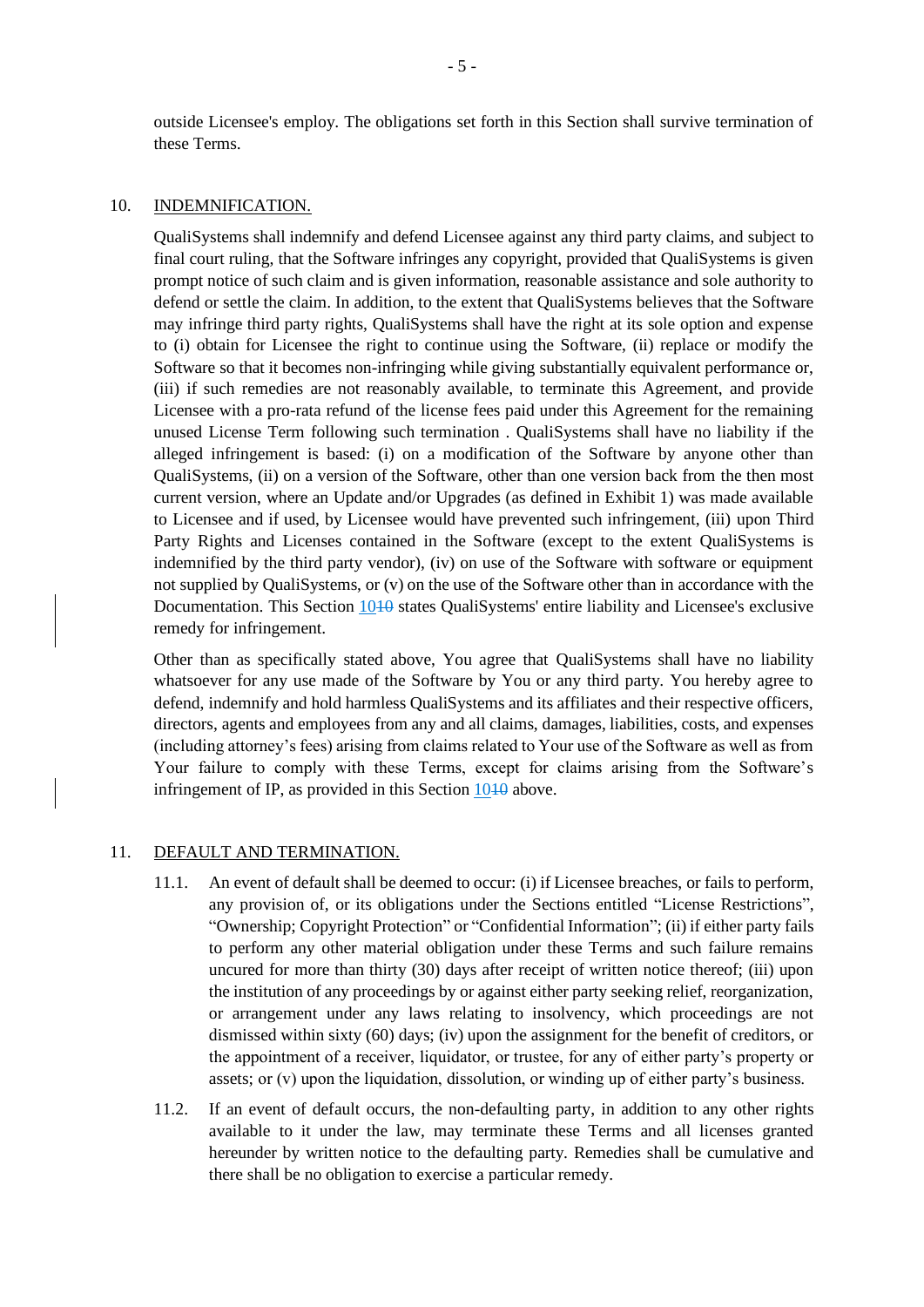11.3. Within fifteen (15) days after termination of these Terms, Licensee shall certify in writing to QualiSystems that all copies of the Software in any form, including partial copies within modified versions, have been destroyed or returned to QualiSystems.

#### <span id="page-5-0"></span>12. WARRANTY

12.1. QualiSystems warrants that the Software, unless modified by Licensee, will operate substantially in accordance with the Documentation for a period of 6 months from the date of delivery of the Software at Your Workplace (the "**Warranty Period**"). If the Software does not operate substantially in accordance with the Documentation during the Warranty Period, QualiSystems will use reasonable efforts to correct any deficiencies in the Software so that it will perform substantially in accordance with the Documentation.

In addition to such warranty, Licensee shall be entitled to receive the Support Services detailed in exhibit 1 for the applicable paid for Term.

12.2. QUALISYSTEMS DISCLAIMS ALL WARRANTIES, EITHER EXPRESS OR IMPLIED, INCLUDING BUT NOT LIMITED TO IMPLIED WARRANTIES OF MERCHANTABILITY AND FITNESS FOR A PARTICULAR PURPOSE. QUALISYSTEMS DOES NOT WARRANT THAT THE SOFTWARE WILL MEET LICENSEE'S REQUIREMENTS, THAT THE SOFTWARE WILL OPERATE IN THE COMBINATIONS WHICH LICENSEE MAY SELECT FOR USE, THAT THE OPERATION OF THE SOFTWARE WILL BE UNINTERRUPTED OR ERROR-FREE, OR THAT ALL ERROR CONDITIONS WILL BE CORRECTED. THE SOLE LIABILITY OF QUALISYSTEMS IN CASE OF ANY LOSS OR DAMAGE RESULTING FROM ANY ERROR OR DEFECT IN THE SOFTWARE WILL BE TO USE REASONABLE EFFORTS TO CORRECT SUCH ERROR OR DEFECT IN ACCORDANCE WITH QUALISYSTEMS' WARRANTY OBLIGATIONS. IF QUALISYSTEMS FAILS TO CORRECT ANY SUCH ERROR OR DEFECT, QUALISYSTEMS, MAY, IN ITS SOLE DISCRETION, AND AS LICENSEE'S SOLE REMEDY, ACCEPT RETURN OF THE SOFTWARE AND REFUND TO LICENSEE ALL LICENSE FEES PAID. QUALISYSTEMS DOES NOT WARRANT OR MAKE ANY REPRESENTATION THAT IT WILL CORRECT, DETECT AND/OR CORRECTLY IDENTIFY, ANY ERRORS, UNAVAILABLENESS, AND/OR MISUTILIZATION IN THE SOFTWARE. IN ADDITION, IF ANY REPORTS ARE PROVIDED TO LICENSEE, QUALISYSTEMS DOES NOT WARRANT OR MAKE ANY REPRESENTATION REGARDING THE VERACITY OF THE REPORTS OR NOTIFICATIONS OF ITS SERVICES OR THAT THE REPORTS OR NOTIFICATIONS ARE COMPLETE OR ERROR-FREE. THE REPORTS OR NOTIFICATIONS DO NOT CONSTITUTE LEGAL ADVICE OR COMPLETE ERROR CONTROL OF THE SOFTWARE OR YOUR SYSTEMS AND LICENSEE UNDERSTANDS THAT LICENSEE MUST DETERMINE FOR ITSELF THE NEED TO OBTAIN ITS OWN INDEPENDENT CONTROL AND MONITORING OF ITS SYSTEMS, THE SOFTWARE, INCLUDING USAGE OF LICENSES AND ERROR OR MALFUNCTION NOTIFICATIONS. LICENSEE'S USE OF AND RELIANCE UPON ANY OF QUALISYSTEMS' SERVICES AND ANY REPORTS OR NOTIFICATIONS IS AT LICENSEE'S SOLE DISCRETION AND RISK, AND QUALISYSTEMS SHALL HAVE NO RESPONSIBILITY OR LIABILITY WHATSOEVER TO LICENSEE IN CONNECTION WITH ANY OF THE **FOREGOING**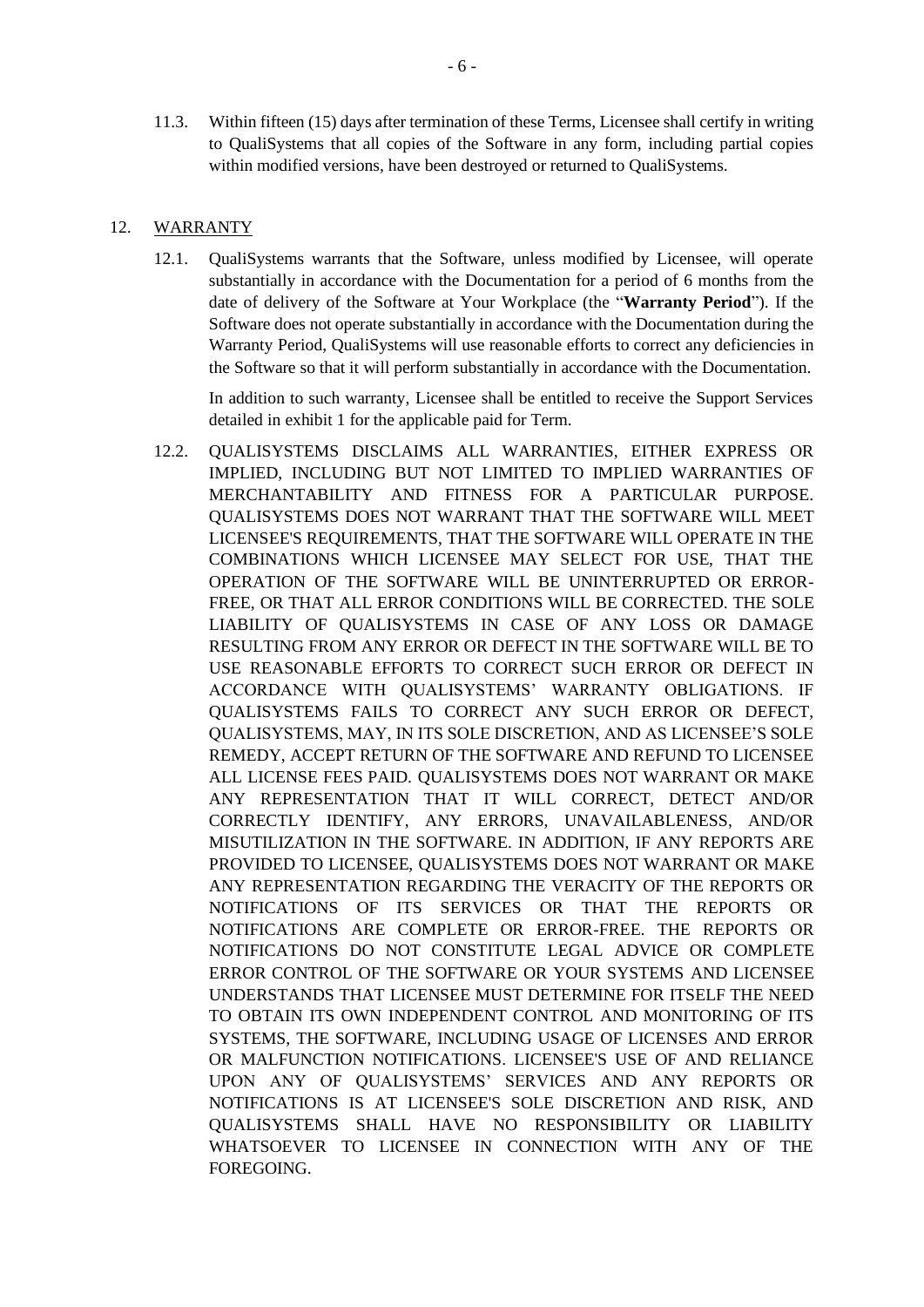12.3. ALL THIRD PARTY RIGHTS AND LICENSES ARE PROVIDED "AS IS". IN ADDITION, EXCEPT AS EXPRESSLY PROVIDED HEREIN, THE SOFTWARE IS PROVIDED BY "AS IS," AND QUALISYSTEMS, ITS AFFILIATES, SUBSIDIARIES AND ITS THIRD PARTY LICENSORS, IF ANY, DISCLAIM ALL OTHER WARRANTIES, EXPRESS OR IMPLIED, INCLUDING BUT NOT LIMITED TO THE WARRANTIES OF MERCHANTABILITY AND FITNESS FOR A PARTICULAR PURPOSE.

# 13. LIMITATION OF LIABILITY.

NEITHER QUALISYSTEMS NOR ITS AFFILIATES, SUBSIDIARIES AND ITS THIRD PARTY LICENSORS, IF ANY, WILL BE LIABLE FOR ANY DAMAGES WHATSOEVER (INCLUDING WITHOUT LIMITATION, DIRECT, INDIRECT, INCIDENTAL, SPECIAL, EXEMPLARY, CONSEQUENTIAL, PUNITIVE OR INCIDENTAL DAMAGES, OR DAMAGES FOR LOST OR DISTORTED DATA, FOR LOST PROFITS, BUSINESS INTERRUPTION, OR LOSS OF BUSINESS INFORMATION), HOWEVER ARISING, EVEN IF IT HAS BEEN ADVISED OF THE POSSIBILITY OF SUCH DAMAGES. IN ANY CASE AND IF REQUIRED BY LAW, THE LIABILITY OF QUALISYSTEMS, ITS AFFILIATES, SUBSIDIARIES AND ITS THIRD PARTY LICENSORS, IF ANY, INCLUDING FOR INDEMNIFICATION UNDER THESE TERMS SHALL IN NO EVENT EXCEED THE AMOUNT PAID BY LICENSEE TO QUALISYSTEMS FOR THE SOFTWARE OR PROFESSIONAL SERVICES, AS THE CASE MAY BE, AS TO WHICH THE CLAIM AROSE. THE PARTIES AGREE TO THE ALLOCATION OF LIABILITY RISK WHICH IS SET FORTH IN THIS SECTION.

# <span id="page-6-0"></span>14. GOVERNMENT USE.

If You are part of an agency, department, or other entity of the United States Government ("**Government**"), the use, duplication, reproduction, release, modification, disclosure or transfer of the Software is restricted in accordance with the Federal Acquisition Regulations as applied to civilian agencies and the Defense Federal Acquisition Regulation Supplement as applied to military agencies. The Software is a "commercial item", "commercial computer software" and "commercial computer software documentation". In accordance with such provisions, any use of the Software by the Government shall be governed solely by the terms of these Terms. QualiSystems, Ltd. is the "manufacturer".

# 15. EXPORT CONTROLS.

You acknowledge that the Software may be subject to U.S. and international rules that govern the export of software. You agree to comply with all applicable international and national laws that apply to the Software as well as end-user, end-use and destination restrictions issued by national governments.

#### <span id="page-6-1"></span>16. SUPPORT AND PROFESSIONAL SERVICES.

Subscription Licenses include as an integral part of the License Fee, Support Services for the License Term per the Terms and Conditions set forth in Exhibit 1.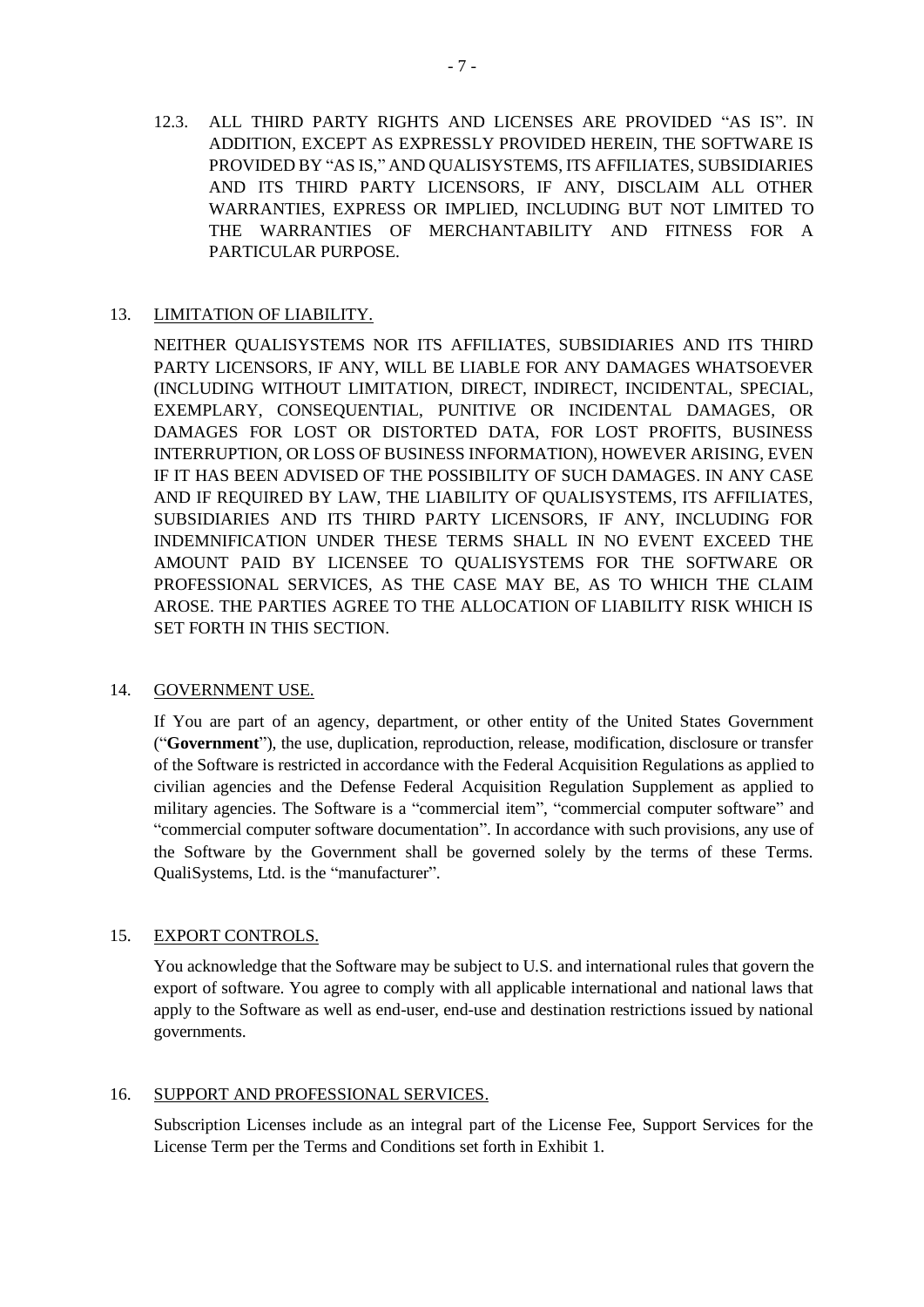Notwithstanding the above, for all licenses, any installation, customization or other professional services ("**Professional Services**") will be provided to Licensee at QualiSystems' then-standard rates.

The limitation of liability for Support Services and Professional Services shall be as set forth in these Terms and the Support Services Terms and Conditions.

## 17. MISCELLANEOUS.

All notices or demands shall be in writing and sent registered mail, return receipt requested and sent to the address set forth in the Purchase Order. No agency, partnership or employment between QualiSystems and Licensee is created by these Terms. Licensee may not assign these Terms, delegate any duty, or assign any right hereunder without the prior written consent of QualiSystems. QualiSystems shall be free and have no limitation on any assignment, transfer or delegation of these Terms and/or the rights herein. Except for Licensee's obligation to pay QualiSystems, neither party shall be liable for any failure to perform due to force majeure or causes beyond its reasonable control. Any provisions of these Terms that, in order to fulfill the purposes of such provisions, need to survive the termination or expiration of these Terms, shall be deemed to survive for as long as necessary to fulfill such purposes. The failure by a party to exercise any right hereunder shall not operate as a waiver of such right or any other right. If any provision of these Terms is held to be unenforceable, these Terms shall be construed without such provision. These Terms shall be governed by the laws of the State of New York. In the event of a dispute that cannot be resolved amicably between the parties, You and QualiSystems agree that the courts of New York shall have the sole and exclusive jurisdiction over any dispute regarding these Terms and waive any jurisdictional, venue, or inconvenient forum objections to such courts. No purchase order, other ordering document or any hand written or typewritten text which purports to modify or supplement the printed text of these Terms or any schedule shall add to or vary the terms of these Terms. All such proposed variations or additions (whether submitted by QualiSystems or Licensee) are objected to and shall have no force or effect. These Terms, plus a Purchase Order provided on QualiSystems' standard form (including any price quotation referred to therein) with no additional or changed conditions, constitute the entire agreement between the parties, supersedes all other agreements between the parties concerning the subject matter hereof and may only be modified by a written instrument signed by each party's authorized signatories.

### 18. CLOUDSHELL WATCHER.

If you decide to activate the CloudShell Watcher (defined in Exhibit 2, Section 1), the sections in Exhibit 2 (below) will apply and will form an integral part of this Agreement.

| <b>QUALISYSTEMS LTD.</b> | <b>LICENSEE</b> |
|--------------------------|-----------------|
|                          |                 |
|                          |                 |
|                          |                 |
|                          |                 |

Updated: January 14, 2021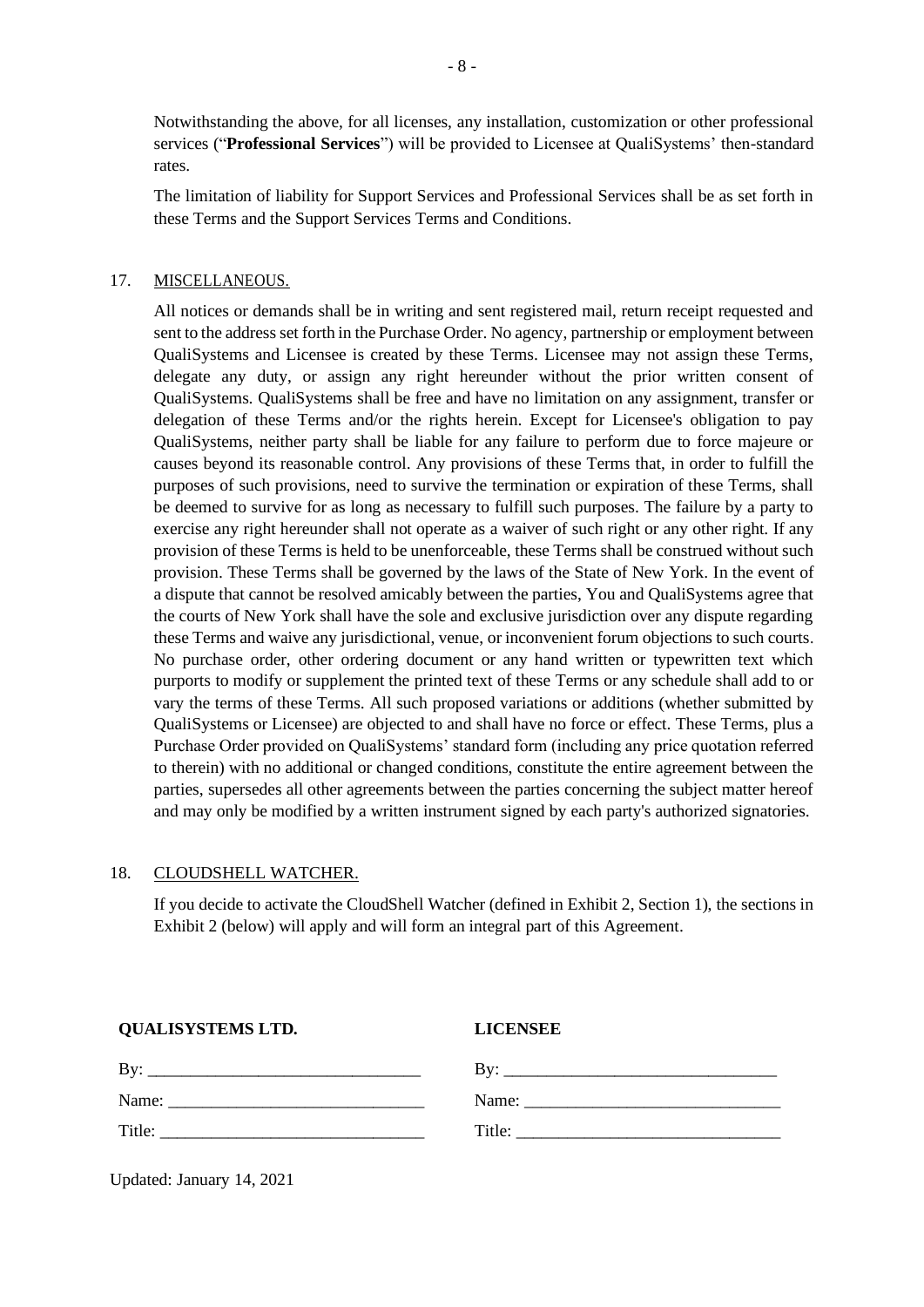### **Exhibit 1**

### **Support Services Terms and Conditions**

THIS SUPPORT AGREEMENT ("**Support Agreement**") by and between QualiSystems Ltd. and/or its affiliates ("QualiSystems") and Licensee provides the terms and conditions for QualiSystems' provision of Support Services to Licensee for the Software, as defined in the End User License Agreement (EULA) between the parties ("**License Agreement**").

# 1. **Definitions**.

Unless defined otherwise herein, capitalized terms used in this Support Agreement shall have the same meaning as set forth in the License Agreement:

- 1.1. "**Technical Support**" means technical support assistance provided by QualiSystems by telephone and through email concerning the installation and use of the Software modules purchased by Licensee.
- 1.2. "**Update and Upgrades**" means any new version of the Software modules purchased by Licensee issued by QualiSystems from time to time to its licensees. Updates include releases of the Software that are minor upgrades and are designated by QualiSystems by version numbers to the right of the decimal point (e.g., Versions 3.2.2, 3.3, etc.) ("**Update**"). Upgrades include releases of the Software which are new releases with significant new functionality are often designated by QualiSystems by version numbers to the left of the decimal point (e.g. Version 4.0) ("**Upgrade**"), in case any may become available.
- 1.3. "**Operating Environment**" means the computer software, hardware, systems and networks through which or on which the Software will be installed and run by Licensee.
- 1.4. "**Professional Services**" means any configuration, integration, customization or other services which are not Technical Support.

# 2. **Scope of Support; Professional Services**.

Support Services consist of (i) Technical Support regarding the installation and use of the Software modules purchased by Licensee, and (ii) periodic delivery of Updates and Upgrades to such purchased Software when QualiSystems makes such generally available to its licensees. Support Services consist of QualiSystems using reasonable commercial efforts to repair bugs or errors which cause the Software not to materially conform to the Documentation. Support Services are provided for the then-current version of the Software and the immediately previous version but in any case for not more than 24 months past the release of such current version. Telephone support shall only be available during QualiSystems' regular business hours (excluding holidays). Support Services cover only the Software and not the Operating Environment. Licensee is responsible for obtaining and receiving support for the Operating Environment. If implementation services are required due to any incompatibility between Licensee's Operating Environment and the Software and if Licensee requests QualiSystems to perform, and QualiSystems agrees to provide, Professional Services with respect to such issues, these Services shall be provided by QualiSystems for additional fees in accordance with QualiSystems' then current price list and then current terms, which will be attached as Schedule 2.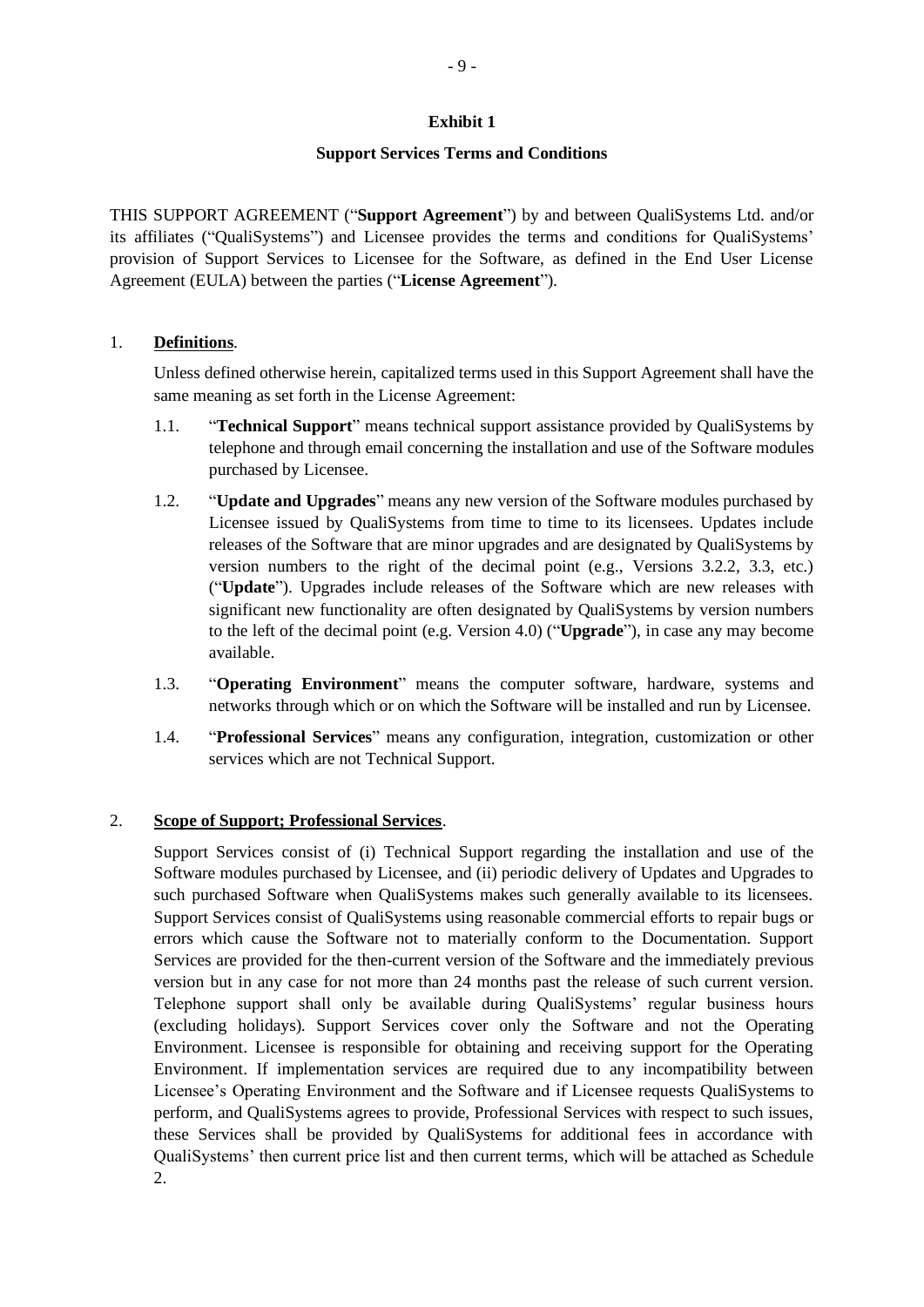### **3. Access to Data and Computer**.

In addition to the matters detailed in this EULA, Customer understands that QualiSystems' obligations hereunder cannot be met without access to Customer's computer systems. Customer therefore agrees to provide QualiSystems with remote access to Licensee's computer systems and sufficient computer time and assistance to enable QualiSystems to (a) duplicate any reported problem, (b) determine that the problem results from the Software, and, (c) after corrective action, determine that the problem has been solved, or a workaround provided.

## **4. Exclusions.**

- 4.1. QualiSystems shall have no obligation to support:
	- 4.1.1. Altered, damaged or modified Software or any portion of the Software incorporated with or into other software, except for modifications or alterations provided as a result of Professional Services or Support provided by QualiSystems;
	- 4.1.2. Software problems caused by use of, or changes to, third party software with which the Software is used;
	- 4.1.3. A version of the Software that is more than one version back from the then most current version, where an Update and/or Upgrades (as defined in Exhibit 1) was made available to Licensee,; or
	- 4.1.4. Software problems caused by Licensee's negligence, abuse or unreasonable misapplication, use of Software other than as specified in the Documentation (including incompatible Operating Environments and systems, unless Professional Services have been specifically provided to make the Software compatible with such Operating Environments), accidents not arising from actions or omissions of QualiSystems, acts of nature or other causes beyond the control of QualiSystems.
- 4.2. QualiSystems shall have no liability for any changes in Licensee's hardware or software which may be necessary to use Software due to an Update.
- 4.3. THE WARRANTY DISCLAIMERS IN THE LICENSE AGREEMENT APPLY MUTATIS MUTANDIS TO THIS SUPPORT AGREEMENT. IN ADDITION TO WARRANTY DISCLAIMERS PROVIDED IN THE LICENSE AGREEMENT, QUALISYSTEMS DOES NOT WARRANT THE TECHNICAL SUPPORT OR THE PROFESSIONAL SERVICES, OR REPRESENT THAT EVERY REPORTED PROBLEM CAN OR WILL BE RESOLVED TO THE SATISFACTION OF LICENSEE AND DOES NOT WARRANT UNINTERRUPTED OR ERROR-FREE OPERATION OF THE SOFTWARE OR ANY OTHER PRODUCT OR SERVICE PROVIDED BY QUALISYSTEMS.

Updated: January 14, 2021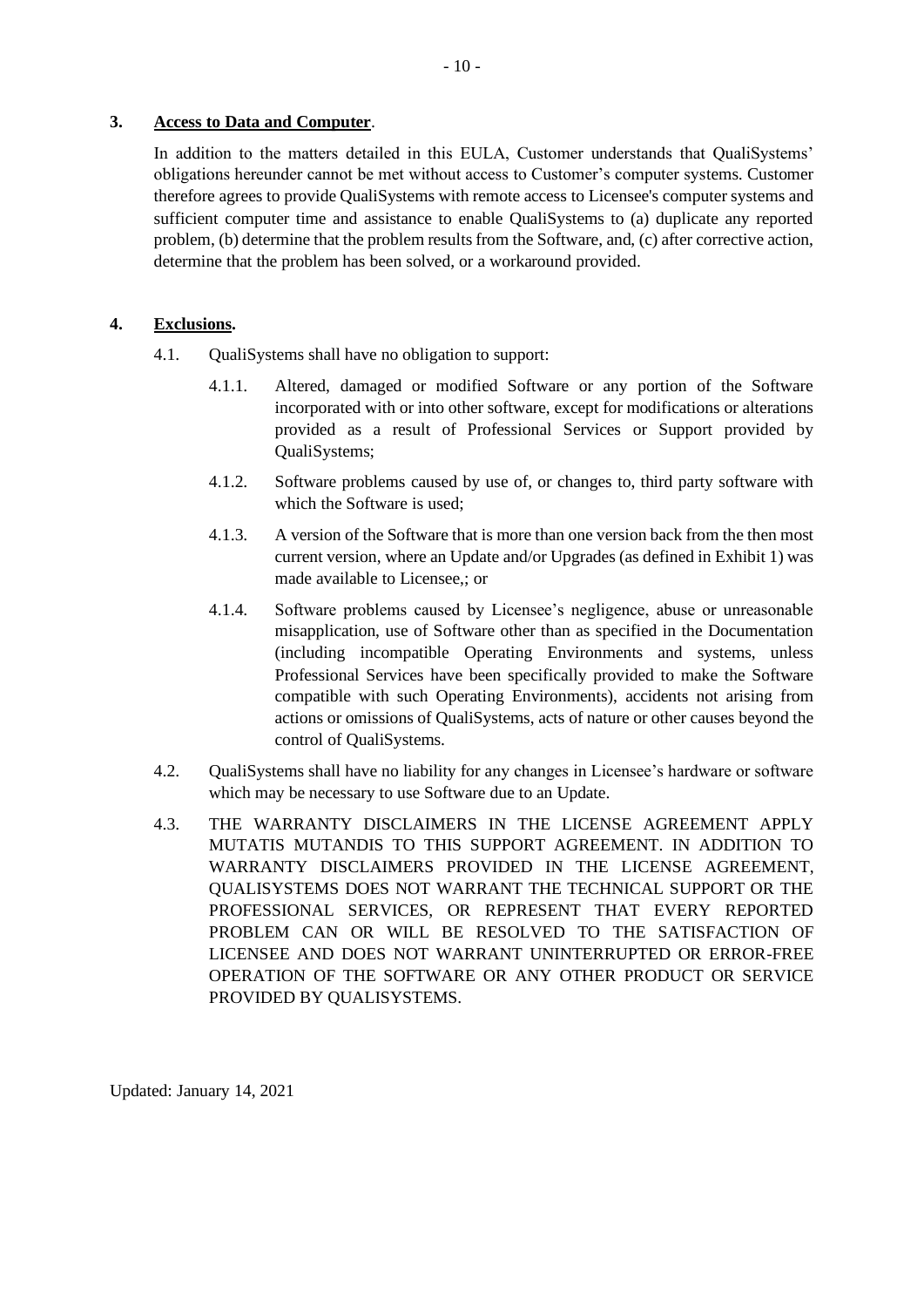#### **Exhibit 2**

#### **CloudShell Watcher**

#### **If You decide to activate the CloudShell Watcher service, this addition to the EULA will apply.**

- 1. These clauses are in addition to all terms and consents given by You in the EULA, and relate specifically to the CloudShell Watcher and the terms and consents given above in the rest of the EULA shall relate to the CloudShell Watcher mutatis mutandis as an integral part of the Software.
- 2. Watcher Utilization Data. As of version 9.2 onward of the Cloudshell Software, the CloudShell Software will include an additional service (**''CloudShell Watcher''**) collecting CloudShell utilization information including information regarding your CloudShell reservations (''Sandboxes'') such as max concurrent Sandboxes per day, total Sandboxes started per day, number of unique uses per day, number of public Blueprints, number of Blueprints with active Sandbox per day - this general aggregate information is kept in a secure and protected manner and is not related to any specific CloudShell user or person. This data being collected collects no personal information, no customer password information, personal information or information regarding any of your content and is being sent online to QualiSystems (**''Watcher Utilization Data''**). The Watcher Utilization Data is saved locally to the CloudShell server machine (**''CloudShell Server''**). For the purpose of collection of the Watcher Utilization Data the CloudShell Server will send, periodically, via internet connection, the Watcher Utilization Data to QualiSystems's dedicated storage located on the Cloud , in a secured, anonymized and encrypted manner. You hereby confirm that you are aware that, and provide your full consent to have the Watcher Utilization Data on the CloudShell Server sent to QualiSystems as detailed above. QualiSystems shall be entitled to make use of such Watcher Utilization Data for and in order to enhance your usage of the Software including by offering optimization of your utilization of the Software as well as assistance in monitoring of the Software for possible malfunctions and the ongoing improvement of our products, and Your use abilities and subject to our current Privacy Policy. For the purpose of possible malfunctions detection, locally stored Watcher Utilization Data will also be collected by QualiSystems during Service or Support request relating to the Software. The Watcher Utilization Data will be collected by the CloudShell monitor (which is already inherent part of CloudShell). The CloudShell monitor should be executed on the CloudShell Sever and then the Watcher Utilization Data will be packed together with the logs (which are collected by the monitor).
- 3. For avoidance of doubt it is made clear that such access by QualiSystems or having QualiSystems have such Watcher Utilization Data shall in no way change QualiSystems limited liabilities and disclaimers under the EULA as further detailed above and below and all use of the Software, with or without the CloudShell Watcher shall remain at Your sole and exclusive liability as detailed in the EULA and You shall remain fully liable for any such use.
- 4. You confirm that You are aware that the Software contain means enabling QualiSystems to monitor, control and receive information about Your usage of the Software including allowed usage restrictions detailed in this Agreement as detailed above and such as the total number of Sandboxes/environments being used, number of Users making use of the Software, the amount of licenses being utilized, the number of unique Sandbox owners and accordingly QualiSystems may separately approach you accordingly or with a new license proposal that will better fit your needs or contact you for recommendations how to better utilize your use of the Software, and in addition may use such Watcher Utilization Data in order to enhance your usage of our Software by offering optimization of your utilization of the Software as well as assistance in monitoring of the Software for possible malfunctions and the ongoing improvement of our products. **AS STATED IN THE EULA ABOVE AND IN OUR PRIVACY POLICY, QUALISYSTEMS**